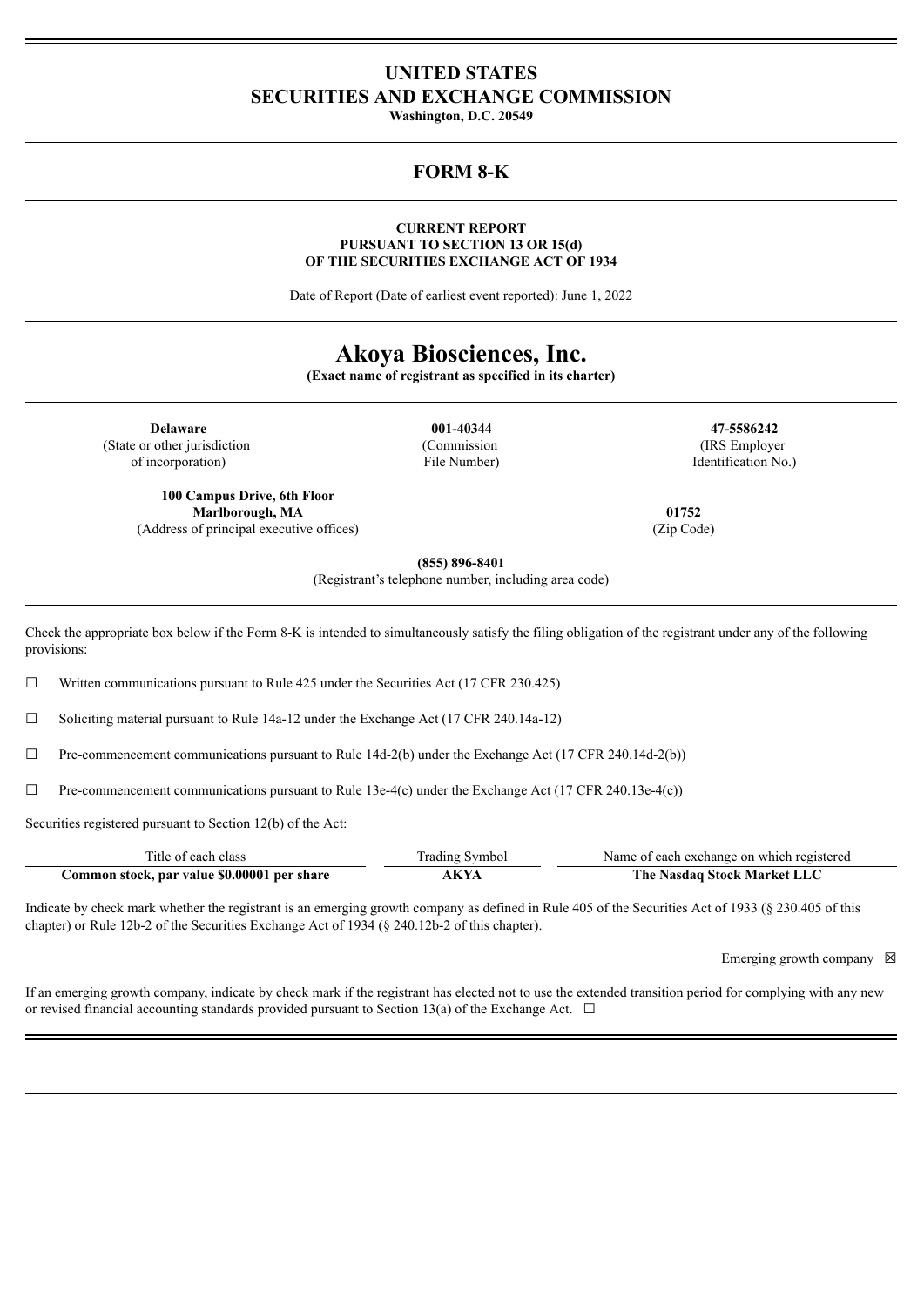#### **Item 5.07 Submission of Matters to a Vote of Security Holders.**

Akoya Biosciences, Inc. (the "Company") held its 2022 Annual Meeting of Stockholders (the "Annual Meeting") on June 1, 2022. At the Annual Meeting, the Company's stockholders voted on two proposals, as described below. Each of the proposals was described in detail in the Company's definitive proxy statement on Schedule 14A filed with the U.S. Securities and Exchange Commission on April 19, 2022. The vote totals noted below are final voting results from the Annual Meeting.

#### *Proposal 1*

The Company's stockholders elected the following two Class I Directors to hold office until the 2025 annual meeting of stockholders or until their successors are duly elected and qualified.

| Name                   | Votes For    | <b>Votes Withheld</b> | <b>Broker Non-Votes</b> |
|------------------------|--------------|-----------------------|-------------------------|
| Matthew Winkler, Ph.D. | 26,505,279   | 2,929,891             | 2,282,891               |
| Garry Nolan, Ph.D.     | 26, 325, 174 | 3,109,914             | 2,282,891               |

#### *Proposal 2*

The Company's stockholders ratified the appointment of RSM US LLP as the Company's independent registered public accounting firm for the fiscal year ending December 31, 2022.

2

| <b>. .</b><br>votes<br>. For | oainst<br>Votos | ons               |
|------------------------------|-----------------|-------------------|
| $\mathbf{r}$                 | 296             | ,748              |
| .                            | $\prime\prime$  | and a contract of |